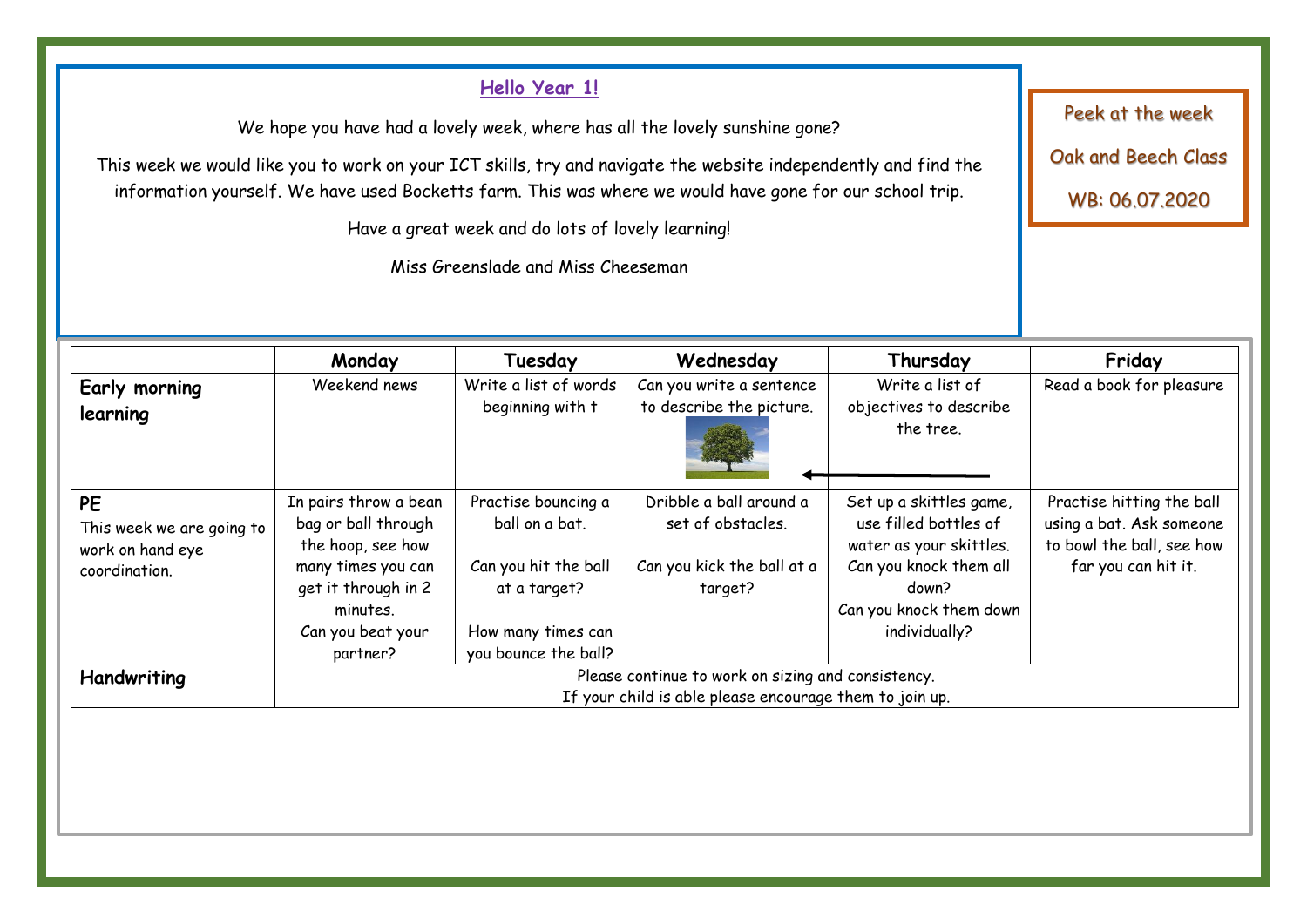#### **Handwriting**

When we do handwriting practise in school, we use a handwriting book and pencil. There are 4 lines in their book, when writing lowercase, we encourage them to start on the bottom middle line. Numbers and capital letters at the top line. If your child has good formation and a good size of handwriting, they will be encouraged to join up their writing.

You can either practise lower case letters or write any words. The most important thing is the children's letter sizes are the same size. We try to get them to write small (in between the 2 middle lines). For some children however, they are not developmentally ready, and this is fine!



### *Spellings*

The children need to read and spell these words.

Ladybirds are expected to write each word in a sentence too. This shows they have good understanding of what the word means.

| <b>Butterflies</b> | Bees  | Ladybirds  |
|--------------------|-------|------------|
| what               | slid  | law        |
| out                | slide | outlaw     |
| when               | slim  | paw        |
| one                | slime | raw        |
| little             | tin   | <b>SQW</b> |
| there              | tine  | straw      |
| were               | spin  | lawn       |
| come               | spine | yawn       |
| some               | pin   | awkward    |
| S0                 | pine  | awful      |

#### **\* Extra challenge**

Can you write time or I'm in your sentence.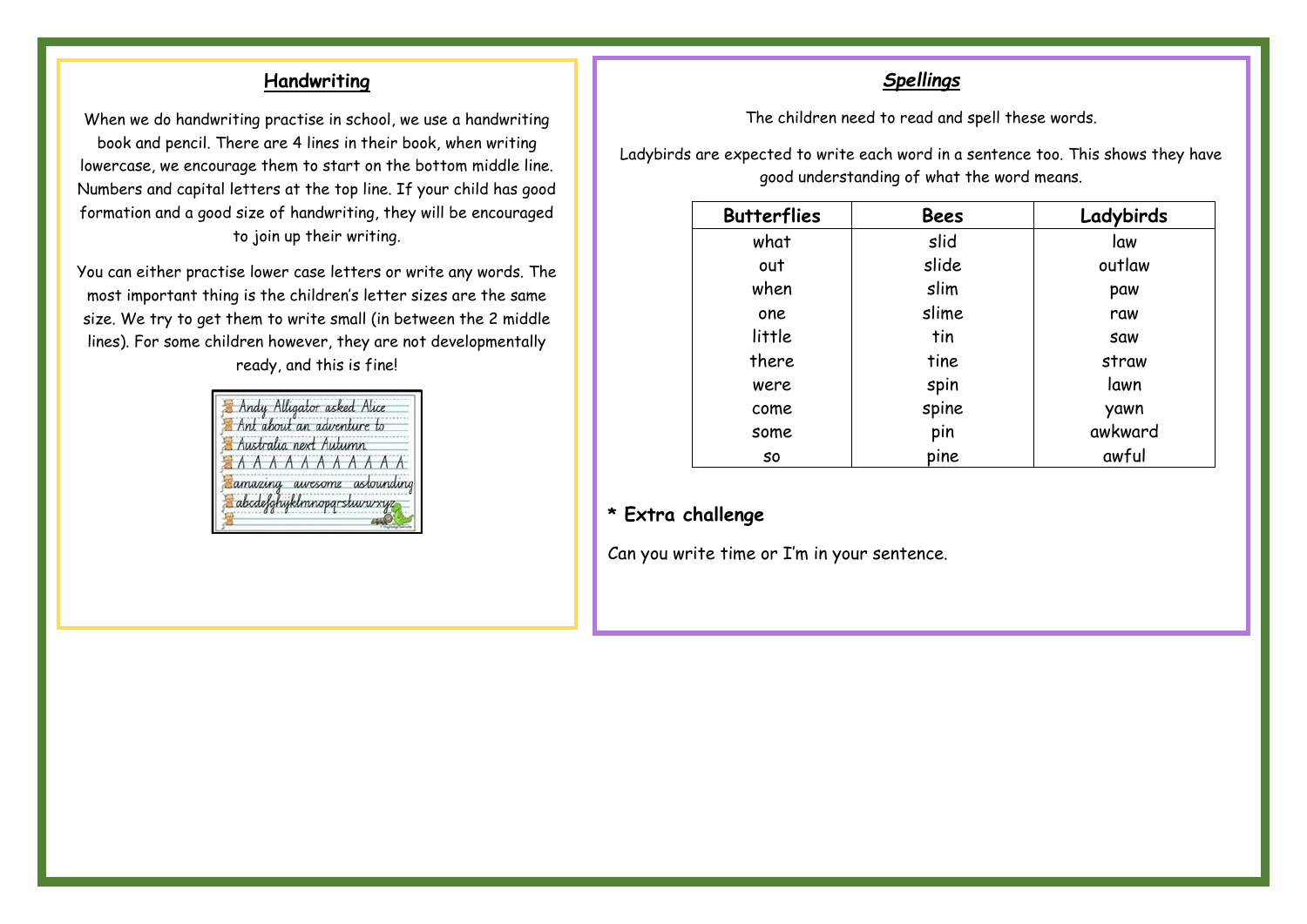## **English**

This week we are moving onto poems and traditional songs. Before you start, discuss the meaning of traditional poems/songs with your child and how these songs and poems have been sung for generations. Maybe you could speak to Grandparents and find out what poems and songs they sung as a school child.

| Monday                                                             | Tuesday                                                                                                                                                                                                   | Wednesday                                                                                                                                                                                    | Thursday                                                                 | Friday                                                                                                              |
|--------------------------------------------------------------------|-----------------------------------------------------------------------------------------------------------------------------------------------------------------------------------------------------------|----------------------------------------------------------------------------------------------------------------------------------------------------------------------------------------------|--------------------------------------------------------------------------|---------------------------------------------------------------------------------------------------------------------|
| Write a list of all the traditional                                | Practise the traditional songs and                                                                                                                                                                        | Practise the clapping                                                                                                                                                                        | Sing row row wow your                                                    | Discuss how adding ing                                                                                              |
| songs and poems you can think of.                                  | poems you learnt yesterday.                                                                                                                                                                               | version of the Sailor went                                                                                                                                                                   | boat.                                                                    | and ed to the end of a                                                                                              |
|                                                                    |                                                                                                                                                                                                           | to sea sea sea.                                                                                                                                                                              | www.singup.org/songbank/                                                 | verb changes to the                                                                                                 |
|                                                                    |                                                                                                                                                                                                           |                                                                                                                                                                                              | song-bank/song-                                                          | meaning of the word.                                                                                                |
|                                                                    | Watch:                                                                                                                                                                                                    | Watch:                                                                                                                                                                                       | detail/view/178-row-row-                                                 |                                                                                                                     |
|                                                                    | www.bl.uk/learning/langlit/playground/c                                                                                                                                                                   | www.singup.org/songbank/s                                                                                                                                                                    | row-your-boat                                                            | Look at the word row                                                                                                |
|                                                                    | lips/clapping/121197.html.                                                                                                                                                                                | ong-bank/song-                                                                                                                                                                               |                                                                          | together, discuss what                                                                                              |
|                                                                    |                                                                                                                                                                                                           | detail/view/38-london/                                                                                                                                                                       | Discuss how by adding a                                                  | rowing means then                                                                                                   |
|                                                                    | Read the poem                                                                                                                                                                                             |                                                                                                                                                                                              | ing to the end of the verb                                               | rowed.                                                                                                              |
|                                                                    | The sailor went to sea sea sea.                                                                                                                                                                           | Can you sing it in a round?                                                                                                                                                                  | we change it into a suffix                                               |                                                                                                                     |
|                                                                    |                                                                                                                                                                                                           |                                                                                                                                                                                              | and it changes the                                                       |                                                                                                                     |
|                                                                    | Discuss the different meanings to the                                                                                                                                                                     | Discuss why are they using                                                                                                                                                                   | meaning of the word.                                                     |                                                                                                                     |
|                                                                    | word sea and see.                                                                                                                                                                                         | the ! (a sense of urgency)                                                                                                                                                                   |                                                                          |                                                                                                                     |
| <b>Activity</b>                                                    | <b>Activity</b>                                                                                                                                                                                           | <b>Activity</b>                                                                                                                                                                              | <b>Activity</b>                                                          | <b>Activity</b>                                                                                                     |
| Read the traditional rhymes below<br>and have a go at the actions. | Look at the different meanings of the<br>words in the table below. Discuss the<br>meanings of the words and draw a<br>picture of the different meanings.<br>Extension<br>Write the words into a sentence. | In your best handwriting<br>copy the poem London's<br>burning.<br>Remember to use the same<br>punctuation and CL.<br>Once you have copied the<br>poem, draw a illustration to<br>go with it. | Look at the verb, add the<br>ing, write a sentence with<br>the ing word. | Look at the verb, add<br>ing, write with a name,<br>add ed changing the<br>word to past tense.<br>Write a sentence. |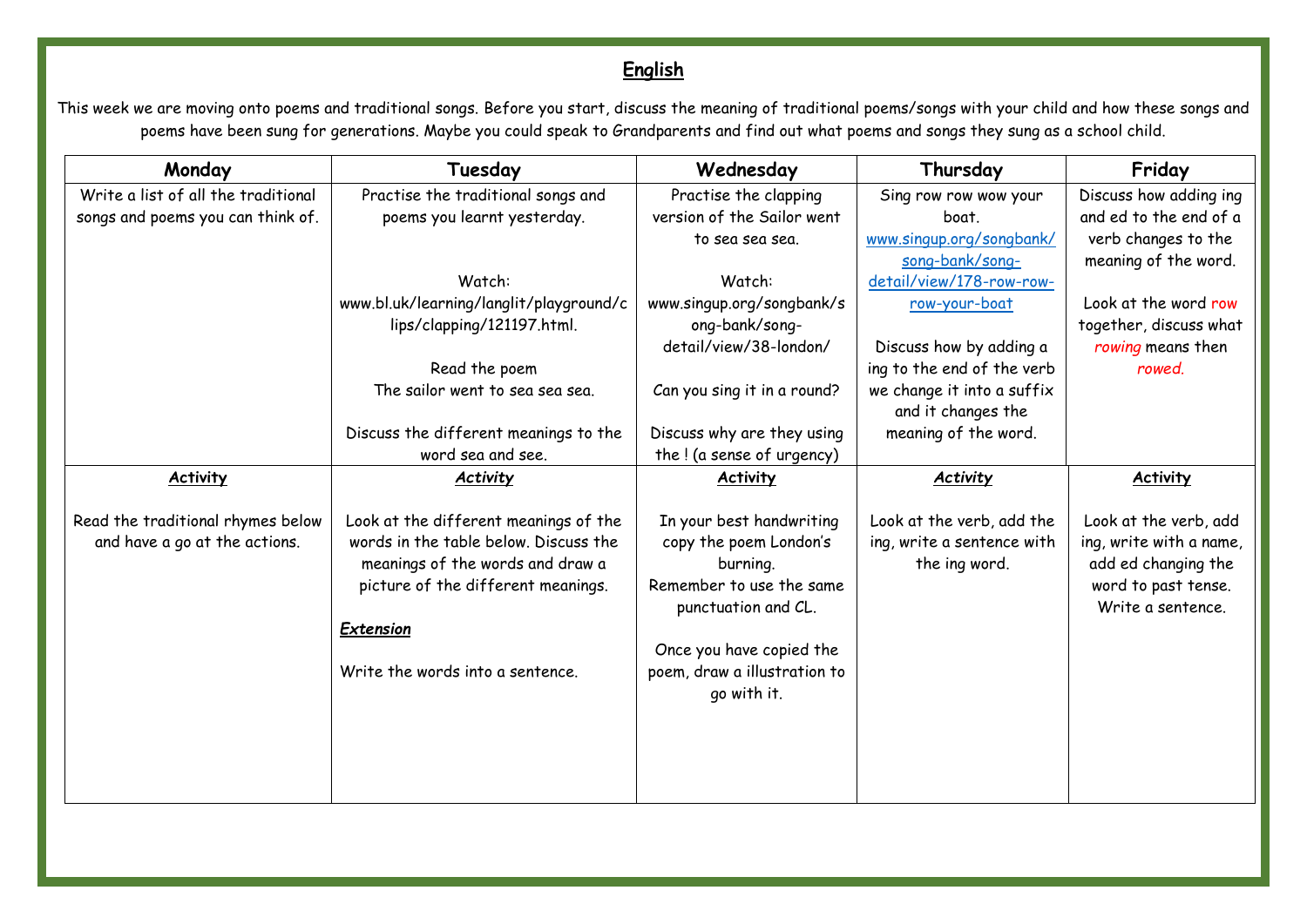# *Mondays English*

| <u>Here's the lady's knives and</u><br><u>forks.</u>                                                                                                                                                      | <u>Here's the lady's table.</u> |                                                                                                                                                                                                                                                                                                                                                    | Here's the lady's looking glass.                                                                                                                  | And here's the baby's cradle<br><u>(rock hands).</u> |
|-----------------------------------------------------------------------------------------------------------------------------------------------------------------------------------------------------------|---------------------------------|----------------------------------------------------------------------------------------------------------------------------------------------------------------------------------------------------------------------------------------------------------------------------------------------------------------------------------------------------|---------------------------------------------------------------------------------------------------------------------------------------------------|------------------------------------------------------|
| Here are Grandma's glasses, (make glasses with your hands)<br>And here is Grandma's hat (touch head)<br>This the way she folds her hands (put hands together)<br>And puts them in her lap (hands in lap!) |                                 | Put your finger in Foxy's hole<br>Foxy's not at home<br>Foxy's at the back door<br>Picking at a bone.<br>(A little game to play that probably dates from Tudor times. The adult crosses the<br>first two fingers on each hand to make a little hole. When the child puts their finger<br>in the hole, the fox (or thumbnail below) will GET them!) |                                                                                                                                                   |                                                      |
| Here's the church and here's the steeple<br>Open the door and here are all the people<br>Here's the parson climbing the stairs<br>And here he is, saying his prayers.                                     |                                 |                                                                                                                                                                                                                                                                                                                                                    | Two little dicky birds sitting on a wall.<br>One named Peter one named Paul.<br>Fly away Peter fly away Paul.<br>Come back Peter, come back Paul. |                                                      |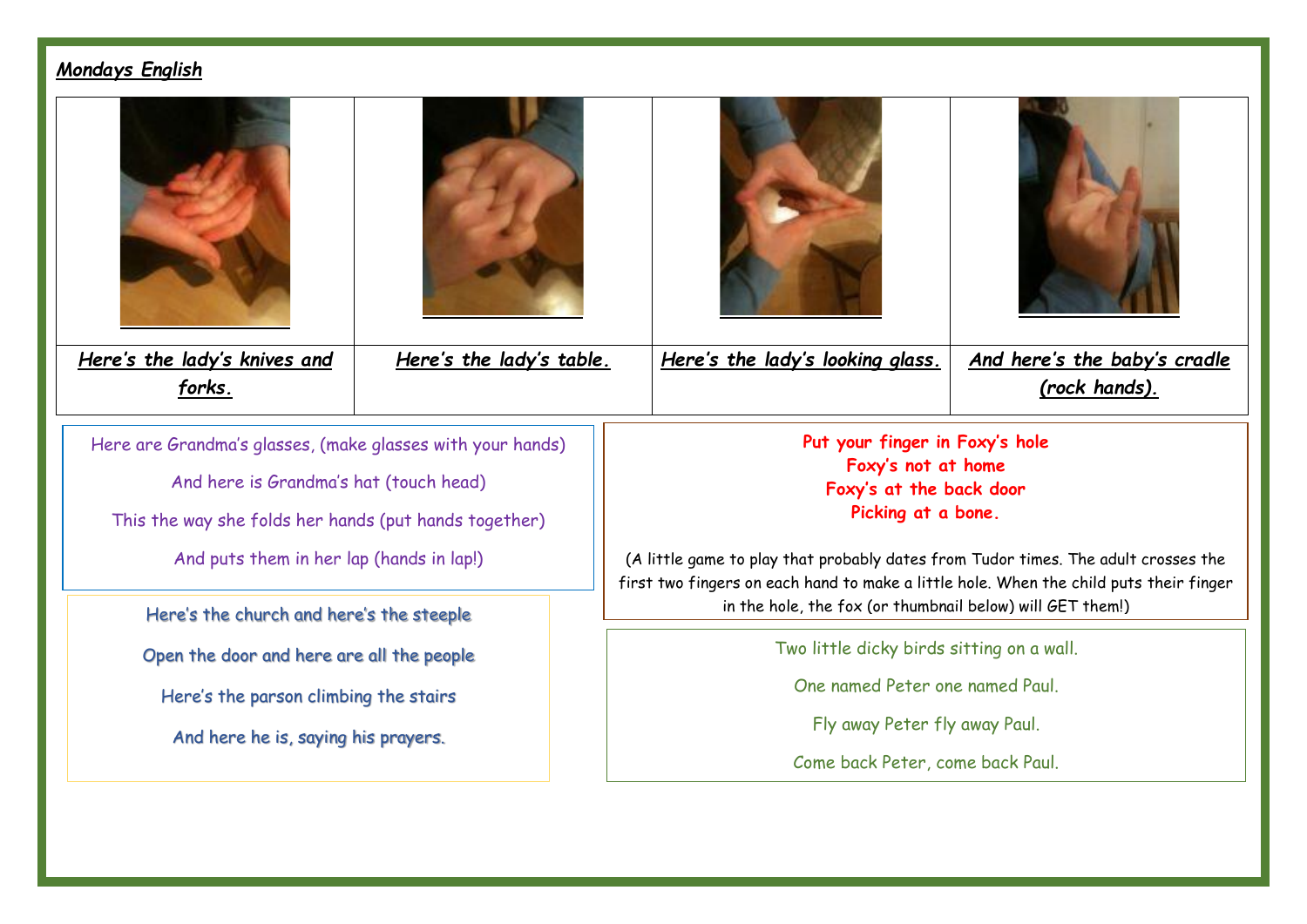## *Tuesdays English*

A Sailor went to sea, sea, sea.

To see what he could see, see, see.

But all that he could see, see, see.

Was the bottom of the deep blue sea, sea sea.



|     | bye | buy |
|-----|-----|-----|
| sea |     | see |
| two | to  | too |

*Words that sound the same but have different meanings.*

| bl <u>ue</u>    | blew         |
|-----------------|--------------|
| flower          | flour        |
| high            | Hi!          |
| meet            | meat         |
| right           | write        |
| see             | sea          |
| son             | s <u>u</u> n |
| $t$ <u>ai</u> l | tale         |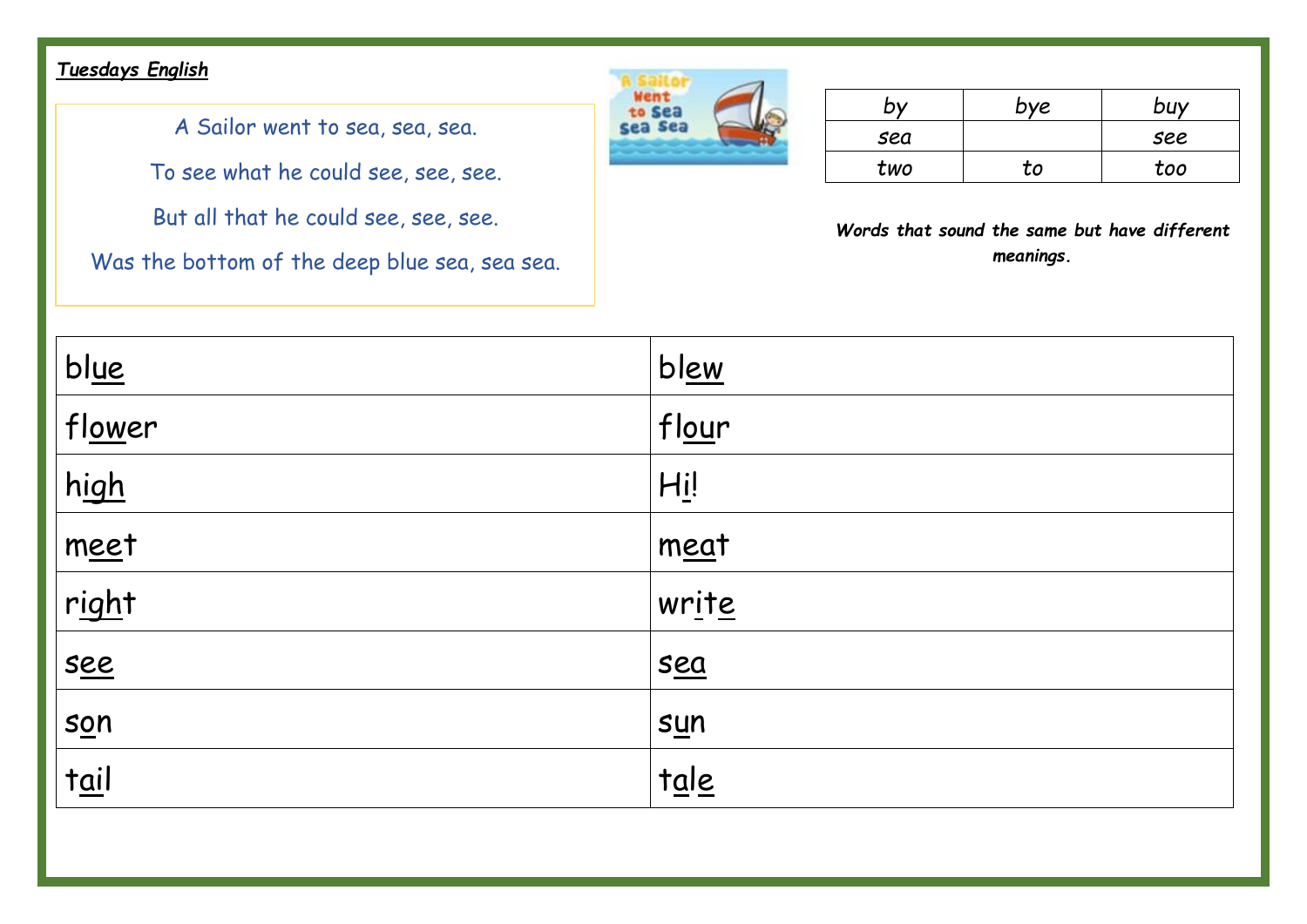# Wednesdays English

### **London's Burning**

London's burning, London's burning!

Fetch the engine, fetch the engine!

Fire, fire! Fire, fire!

Pour on water, pour on water!



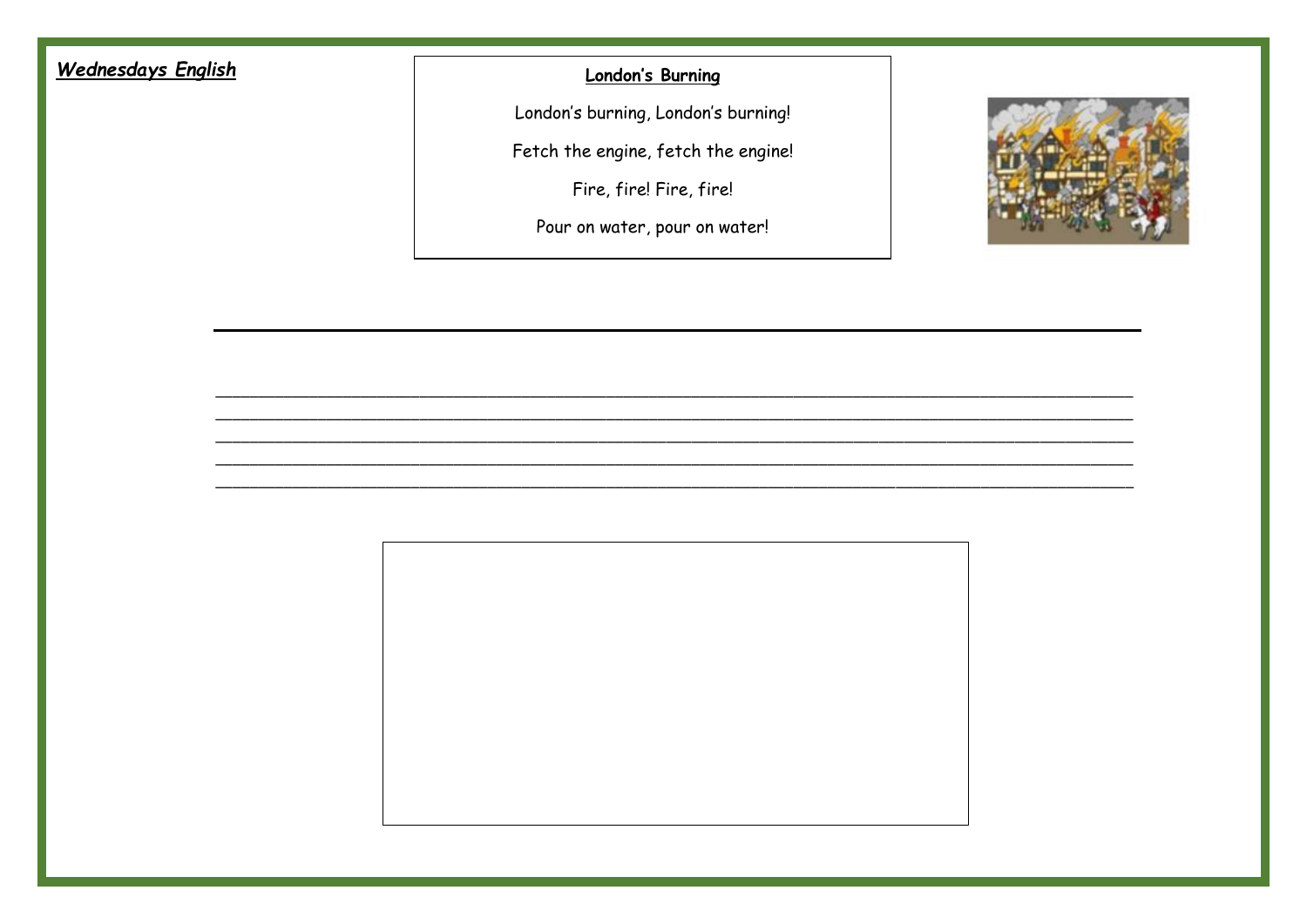# *Thursdays English*

| <u>Verb</u> | Add ing | Write a sentence                   |
|-------------|---------|------------------------------------|
| row         | rowing  | I am rowing a boat down the river. |
| jump        |         |                                    |
| cry         |         |                                    |
| eat         |         |                                    |
| play        |         |                                    |
| sing        |         |                                    |
|             |         |                                    |

## *Fridays English*

| <b>Verb</b> | Add ing | Add name      | Add ed               |
|-------------|---------|---------------|----------------------|
| row         | rowing  | John's rowing | John rowed his boat. |
| jump        |         |               |                      |
| cry         |         |               |                      |
| eat         |         |               |                      |
| play        |         |               |                      |
| sing        |         |               |                      |
| talk        |         |               |                      |
| fling       |         |               |                      |
| stay        |         |               |                      |
| shout       |         |               |                      |
| stand       |         |               |                      |
| wait        |         |               |                      |
|             |         |               |                      |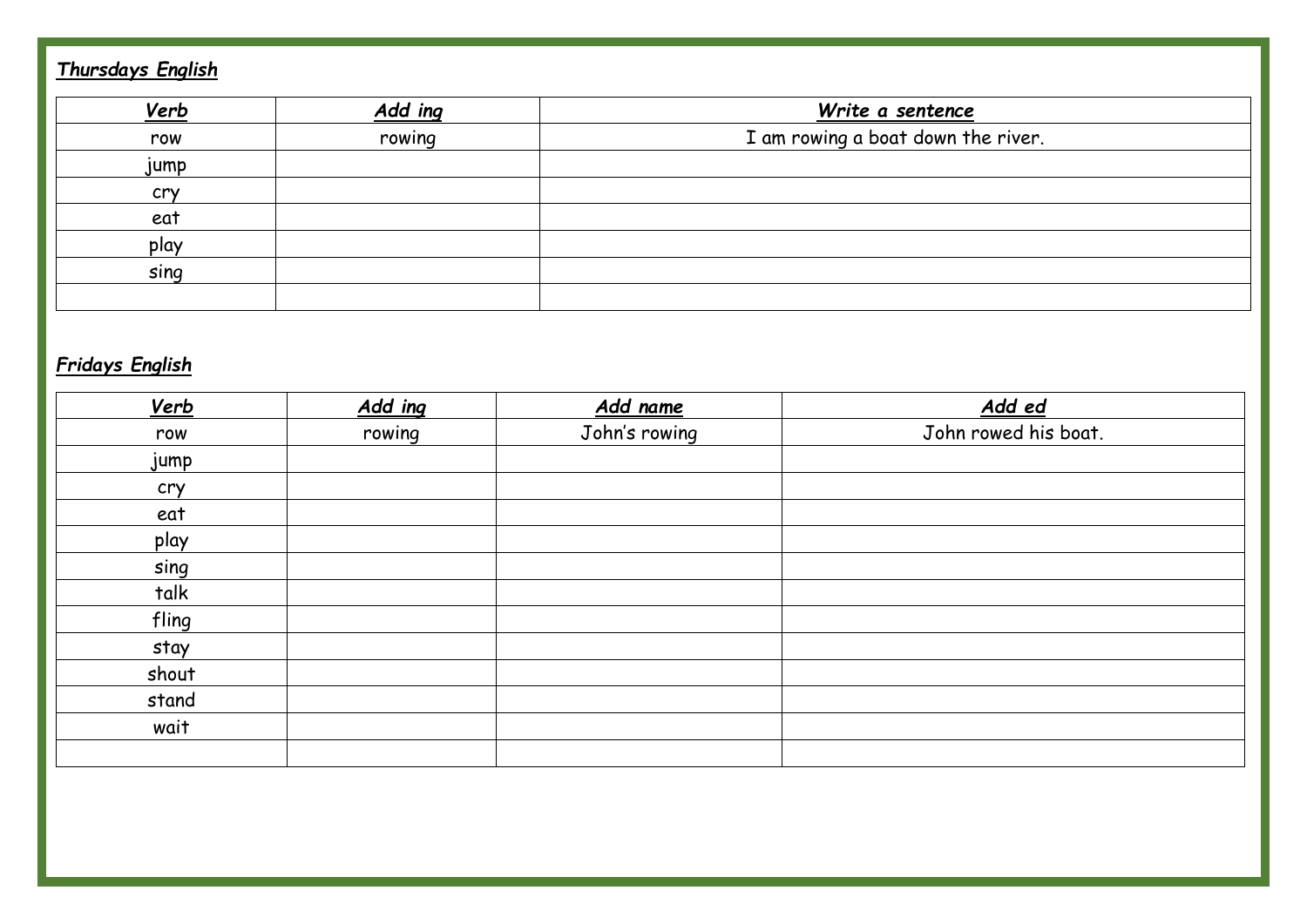# *Guided reading:*



 *This week we would like you to read your own story from home and complete the activities below.* 



| Monday                                                                                                                   | Tuesday                                         | Wednesday                                          | Thursday                                                                       | <u>Friday</u>                                                     |
|--------------------------------------------------------------------------------------------------------------------------|-------------------------------------------------|----------------------------------------------------|--------------------------------------------------------------------------------|-------------------------------------------------------------------|
| Fill in the book review based<br>on the story you have read.<br>Draw a picture of the part you<br>liked and didn't like. | Draw a picture of the setting<br>from your book | Draw a picture of the main<br>event from your book | Draw a picture of the<br>characters from your book but<br>give them new names. | Create a different setting<br>where your story could be<br>based. |

| I have just read<br>Book review |                                  | I didn't like |  |
|---------------------------------|----------------------------------|---------------|--|
|                                 | I liked<br>$\mathbf{S}^{\prime}$ |               |  |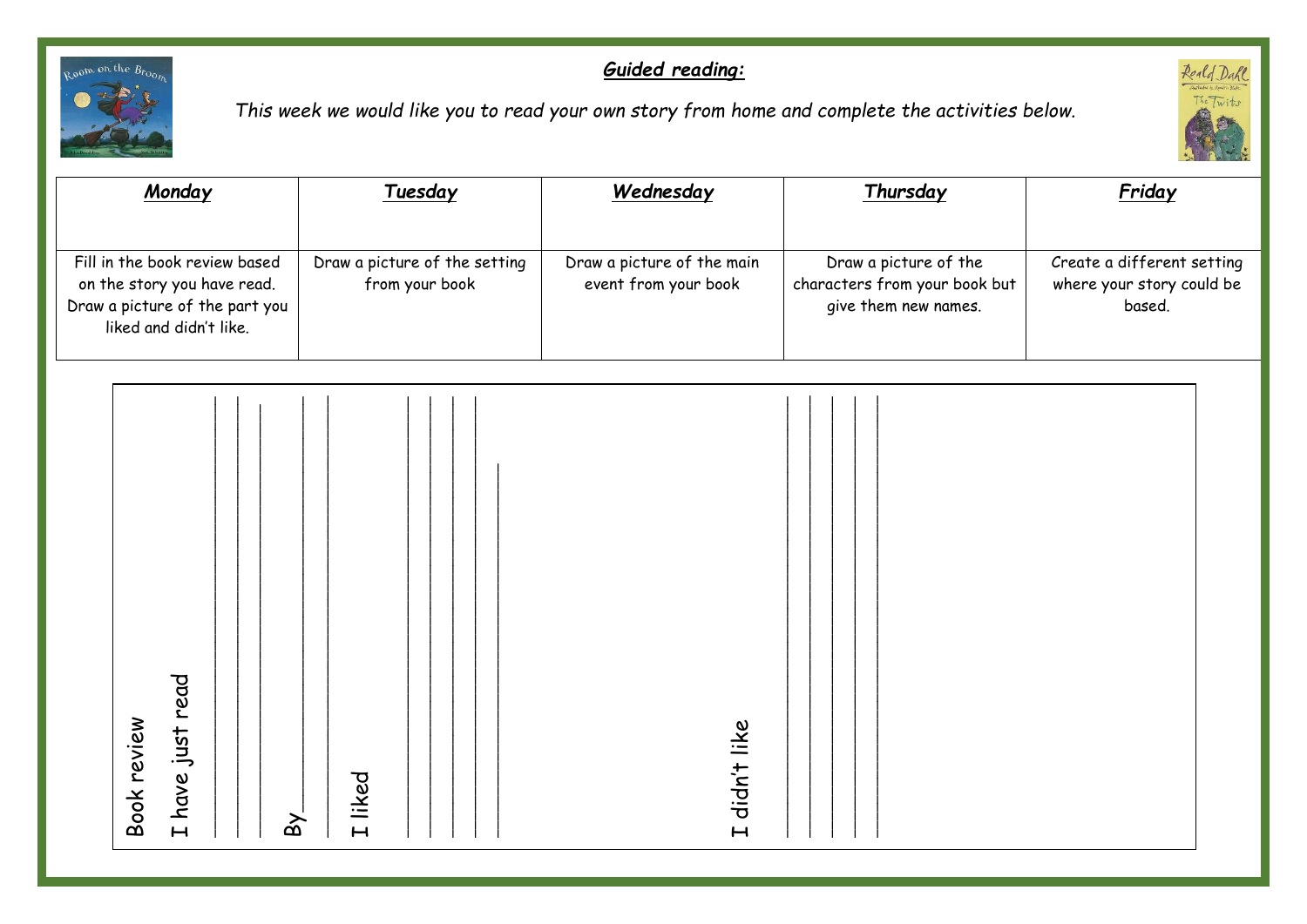### *ICT*

This week we would like you to research some questions using the Bocketts Farm website. Children these days are a whizz on ICT, obviously we want the children to be safe whilst surfing the net but try and let the children do as much as possible from turning on the computer, signing in, and looking for the website, then navigating their way around the website. We have used Bocketts Farm as this would have been our school trip.

| What animals do they<br>use to race?             | How much is a pony ride?                           | What view can you see on<br>a clear day if you take a<br>ride on the tractor? | Write a list of the<br>animals you might see if<br>you were to visit Bocketts<br>Farm | How many Hens do they<br>have at Bocketts Farm? |
|--------------------------------------------------|----------------------------------------------------|-------------------------------------------------------------------------------|---------------------------------------------------------------------------------------|-------------------------------------------------|
| What can you play on at<br><b>Bocketts Farm?</b> | How much is a little<br><b>Farmers Picnic Box?</b> | How much is a cup of<br>squash?                                               | What are the opening<br>times?                                                        | What vehicles will you<br>see whilst visiting?  |
|                                                  |                                                    |                                                                               |                                                                                       |                                                 |
|                                                  |                                                    |                                                                               |                                                                                       |                                                 |





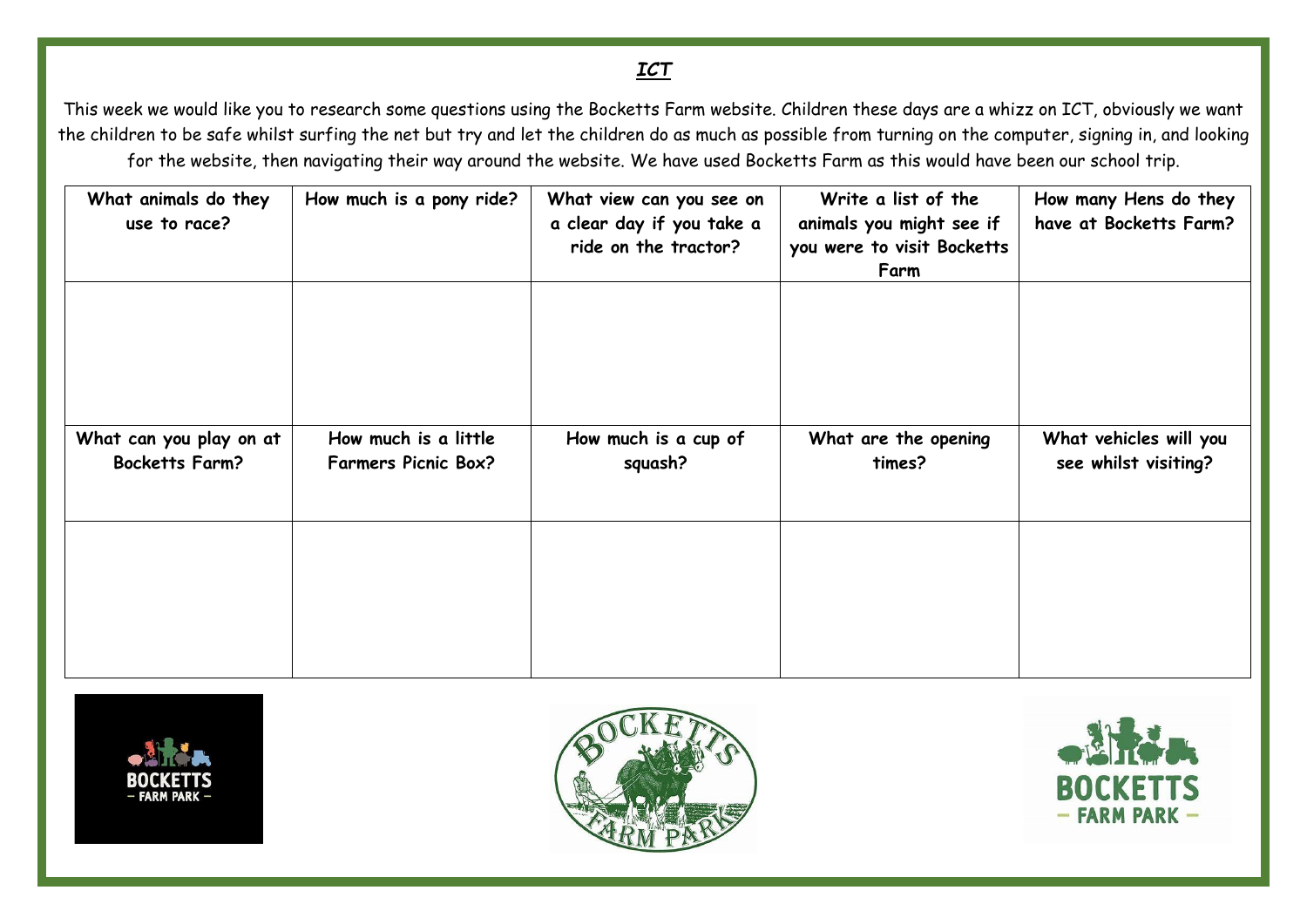#### *Maths*

We are now following the home learning that White Rose Maths is providing. This week we will be looking at fractions.

We follow WRM in school so children are very familiar with the features and level of questioning. There are good links on their website to other learning opportunities, such as BBC Bitesize.

Please go to [www.whiterosemaths.com/homelearning/year-1](http://www.whiterosemaths.com/homelearning/year-1)

Then go to Summer Term - Week 11 (w/c  $<sup>6th</sup>$  July)</sup>

| Monday              | uesdav                      | Wednesday                      | <b>i</b> hursday      | -<br><b>Friday</b>                                                |
|---------------------|-----------------------------|--------------------------------|-----------------------|-------------------------------------------------------------------|
| f(1)<br>Find a halt | $\sim$<br>-ınd a halt<br>12 | $\lnot$ ind a quarter .<br>(1) | (2)<br>Find a quarter | $\overline{\phantom{a}}$<br>Challenge<br>' Maths<br><b>Friday</b> |

For more activities please visit:

<https://www.ncetm.org.uk/resources/42627>

https://www.ncetm.org.uk/resources/42628

<https://nrich.maths.org/10359>

https://www.stem.org.uk/resources/elibrary/resource/28342/fraction-games-students-aged-5-7